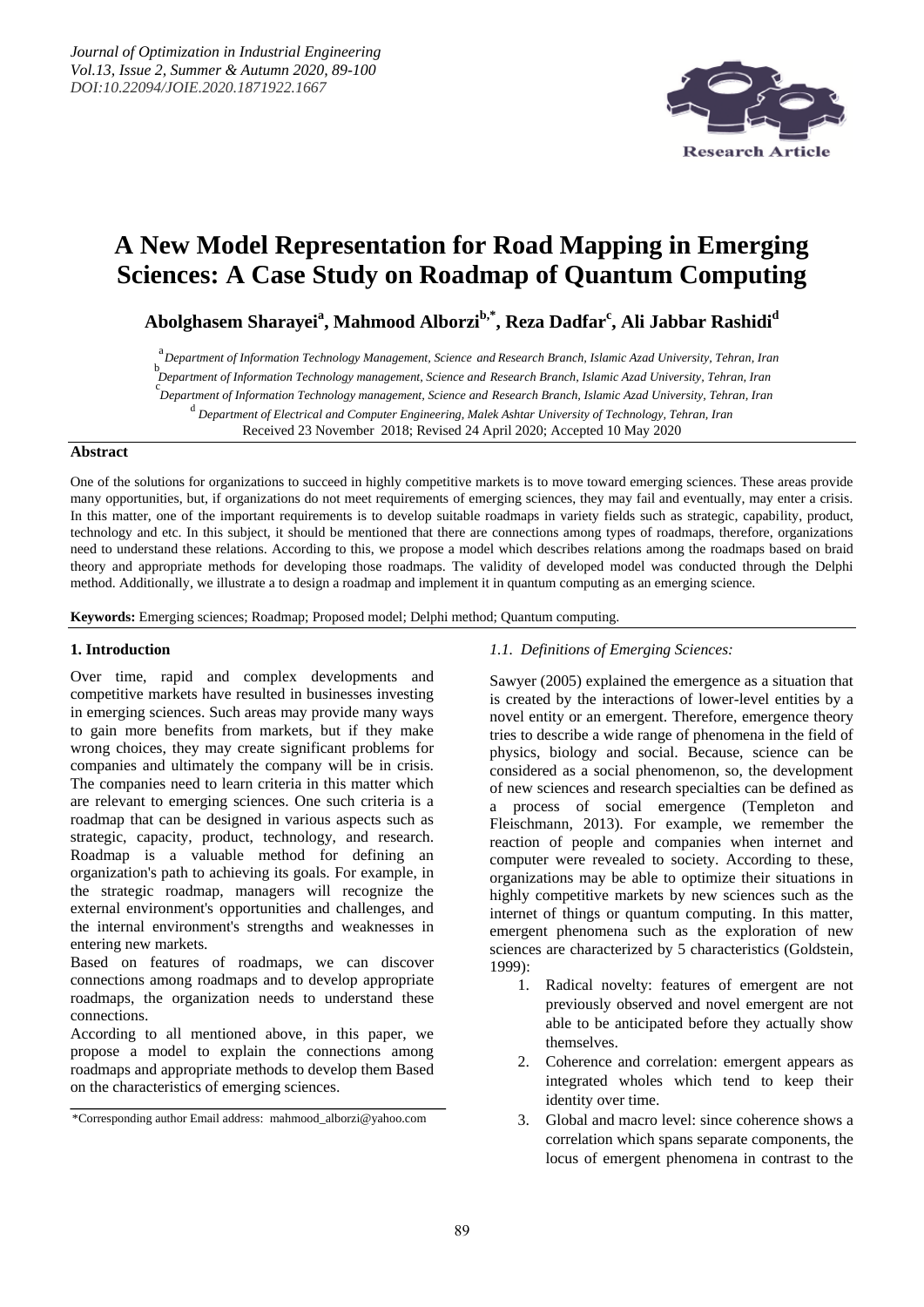micro- level of their components occurs at a global level.

- 4. Dynamical: emergent phenomena evolve over time and are associated with arising of new attractors in dynamical systems.
- 5. Ostensive: emergents are recognized by representing themselves. Depending on the nature of complex systems, each ostensive presentation of emerging phenomena will vary from that of the previous one at some point.

# *1.2. Definitions of Roadmap and road mapping*

In the past, organizations anticipated the possible future and planned based on that to be succeed in markets. But, nowadays, this method has lost its own effectiveness due to rapid and various changes in the market's situation. Therefore, organizations decided to enter the foresight area in which organizations describe a favorable future.

One of the effective tools to describe the appropriate way of achieving the favorable future in an understandable and common viewpoint in the organization is "roadmap". Based on the organization's needs on different levels, roadmap is classified into several categories which have unique functions. According to the definition of emerging sciences, required roadmaps can be described as follows:

- Strategic roadmap: strategic roadmap states the highest level of decisions such as vision, goals and missions which have been made by senior managers. In fact, the organization uses this roadmap as a solution to cut the gap between strategic and operational layers by presenting appropriate plans.
- Capability roadmap: nowadays, according to rapid changes of threats in the external environment, the organization needs to focus on improving capabilities instead of removing threats. A capability-based plan has more use such as higher flexibility, long-term effects, appropriate for the dynamic environment against threats-based plan. Therefore, the organization needs to develop a capability roadmap to explain its way to achieve the required capabilities.
- Product roadmap: this roadmap provides a forecast of product family evolution over time and demonstrates the entire platform of the relationship among products in a platform. The Product roadmap includes information such as product yearly changes, the high-level functionality of the product and the target customer group (Tanja, 2007).
- Technology roadmap: for taking advantage of technology, the organization needs a development plan which determines the required resources to support the development

effort, the application of technology within the organization's future products and a timeline to achieve defined goals in this area. The technology roadmap can be used to capture and present this information (Petrick and Echols, 2004).

 Science roadmap: for some planned products and technologies, the organization may need to execute research & development programs. In this matter, a Science roadmap can describe and schedule programs based on high-level roadmaps.

Meanwhile, organization should operate based on an array of objectives which is called "road mapping" process to design a proper roadmap. In fact, the road mapping process provides an opportunity for people from different departments to share information and discuss about issues and new ideas (phaal, Farrukh and Robert, 2004). According to situations and required roadmaps, organizations have designed road mapping models. For example, there are several methods for Technology roadmap such as Rockwell Company (McMillan, 2003), Kappel approach (Albright and Kappel, 2003), T-Plan (phaal, Farrukh and Robert, 2004), Sandia National Labs approach (Garcia and Bray, 1997).

This paper is organized as follows. Section 2 literature review. Section 3 problem statement, Section 4 explains our proposed model, Section5 The validation of model, section 6 Implementation Instructions and section 7 expresses the results of the model in quantum computing as an emerging science.

# **2. Literature Review**

In emerging sciences, we have found 6 models to design roadmaps. The first model has been proposed by Marin and Daim (2012) for the service sector which uses three expertise panels to identify emerging technologies, business and market drivers and gaps by mapping the emerging technologies to products and services. Eventually, their model includes drivers, services, products, technologies and R&D programs as layers of roadmaps.

Bessis et al (2011) suggested a model to provide emerging technologies roadmap for enabling collective computational intelligence in disaster management which contains 3 phases as followed:

- Preliminary activity: this phase includes activities such as the identification of stakeholders and their requirements, the definition of the scope and criteria for technology roadmap to succeed.
- Development of the technology roadmap: in the second phase, the organization identifies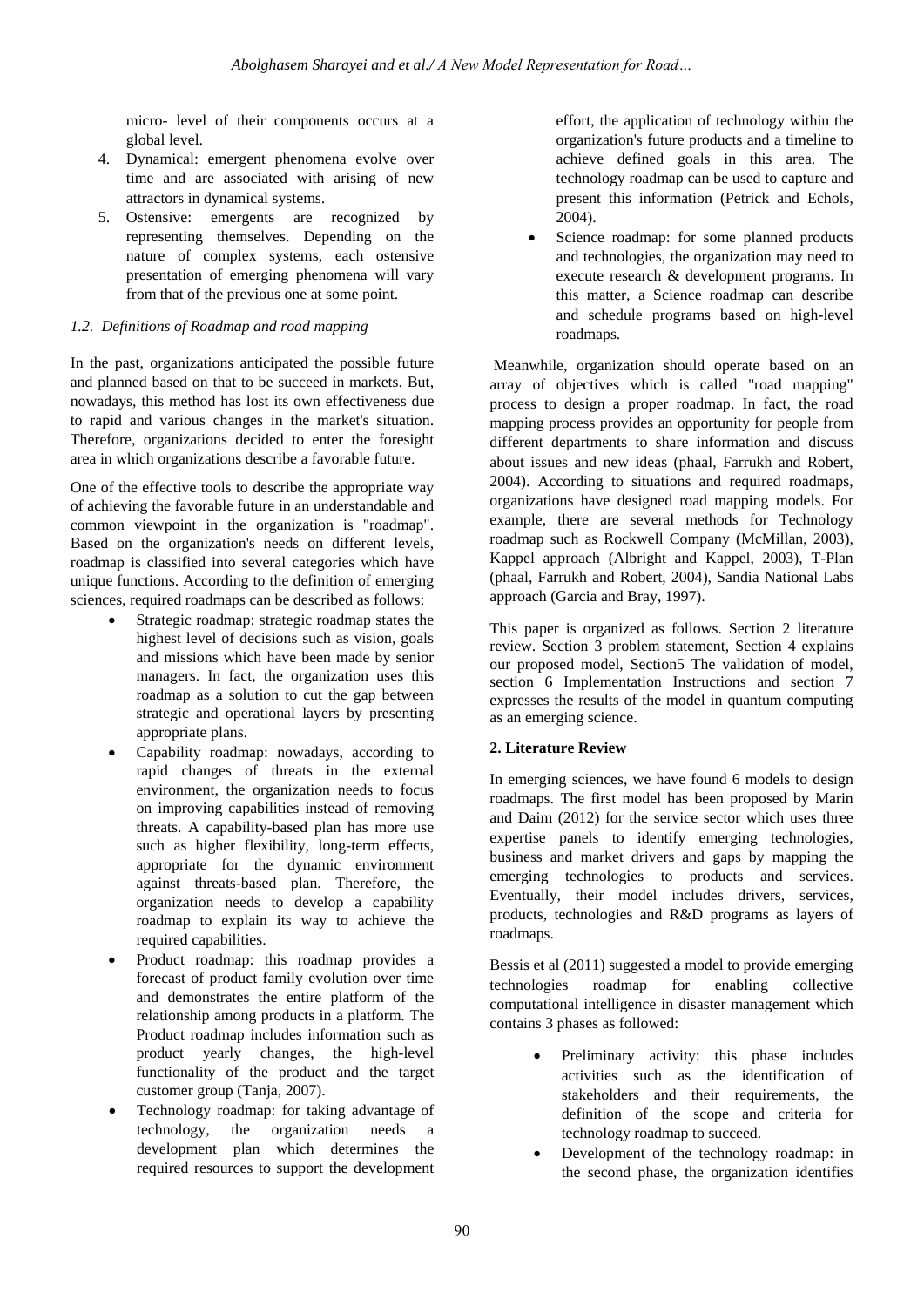technologies available for their adaption, prompts the development of future technologies and creates the technology roadmap.

• Follow-up activity: in the final phase, the roadmap should be reviewed and updated by larger group of stakeholders and experts.

Goetzler et al (2014) presented a model to create R&D roadmap for emerging HVAC technologies which includes followed stages:

- 1. Characterize current R&D, markets and objectives: the organization review past roadmaps, market reports and current R&D to characterize current markets and programs and also, key goals.
- 2. Identify Technologies: technologies will be identified based on the literature review, stakeholder forum and one-on-one interviews.
- 3. Prioritize Initiatives: the organization identifies and prioritizes the best opportunities by 3 steps such as preliminary ranking, qualitative scoring and quantitative scoring.
- 4. Develop R&D roadmap: in the final stage, detailed information like a general description of topics and markets, goals of programs, technical challenges, and key milestones of the roadmap, potential impact on markets barriers and key stakeholder roles and responsibilities will be explained in the form of a report.

Van Lente and Van Til (2006) proposed a road mappingcluster approach for emerging technologies. This approach includes 3 layers such as markets, products and technology. The road mapping process contains 4 stages as follows:

- 1. The reconstruction of respective clusters within which the technologies at stake are being developed based on reports and interviews.
- 2. The construction of a technology roadmap in semi-structured interviews with organizations and researchers.
- 3. Explain challenges and barriers which are related to these two steps.
- 4. A comprehensive check-in interviews with involved parties.

Li et al (2015) suggested a model to provide a strategic plan for emerging technologies in dye-sensitized solar cell area. The model includes 3 steps as followed:

- 1. Bibliometric analysis: in this step, the organization searches for specific keywords in the emerging technology among the published papers and reports to understand the R&D activity by analyzing the changes in number and frequency of publications over time.
- 2. Workshop 1: in the first workshop, the organization brings experts together to identify possible future events such as opportunities, enablers or barrier.
- 3. Workshop 2: in this workshop, the organization will do some activities such as the selection of goals and missions, analyzing the internal and external competitive environments, creating strategies according to opportunities and barriers and implementing the strategy.

Gerdsri (2007) proposed an analytical approach for strategic planning in emerging area. This approach includes 6 steps as follows:

- 1. Technology forecasting: develop a model using Delphi for identifying the trend of emerging technologies.
- 2. Technology Characterization: identify criteria and technological factors that are related to the organization's objectives.
- 3. Technology Assessment: assess emerging technologies based on the measures of effectiveness.
- 4. Hierarchical modeling: develop a hierarchical model to determine the importance of criteria, factor under each criterion and desirability of measure of effectiveness on each factor.
- 5. Technology evaluation: evaluate the impact value of emerging technologies on the organization's objective.
- 6. Formation of TDE (Technology Development Envelope): construct technology development envelope and paths.

# **3. Problem Statement**

In the road mapping process for emerging sciences, organizations should pay attention to connections among roadmaps. If organizations ignore this important fact, developed roadmap may not be effective to achieve their goals.

According to the description of the different approach for road mapping in emerging sciences, we summarized and compared features of them to the proposed model of this paper in Table 1.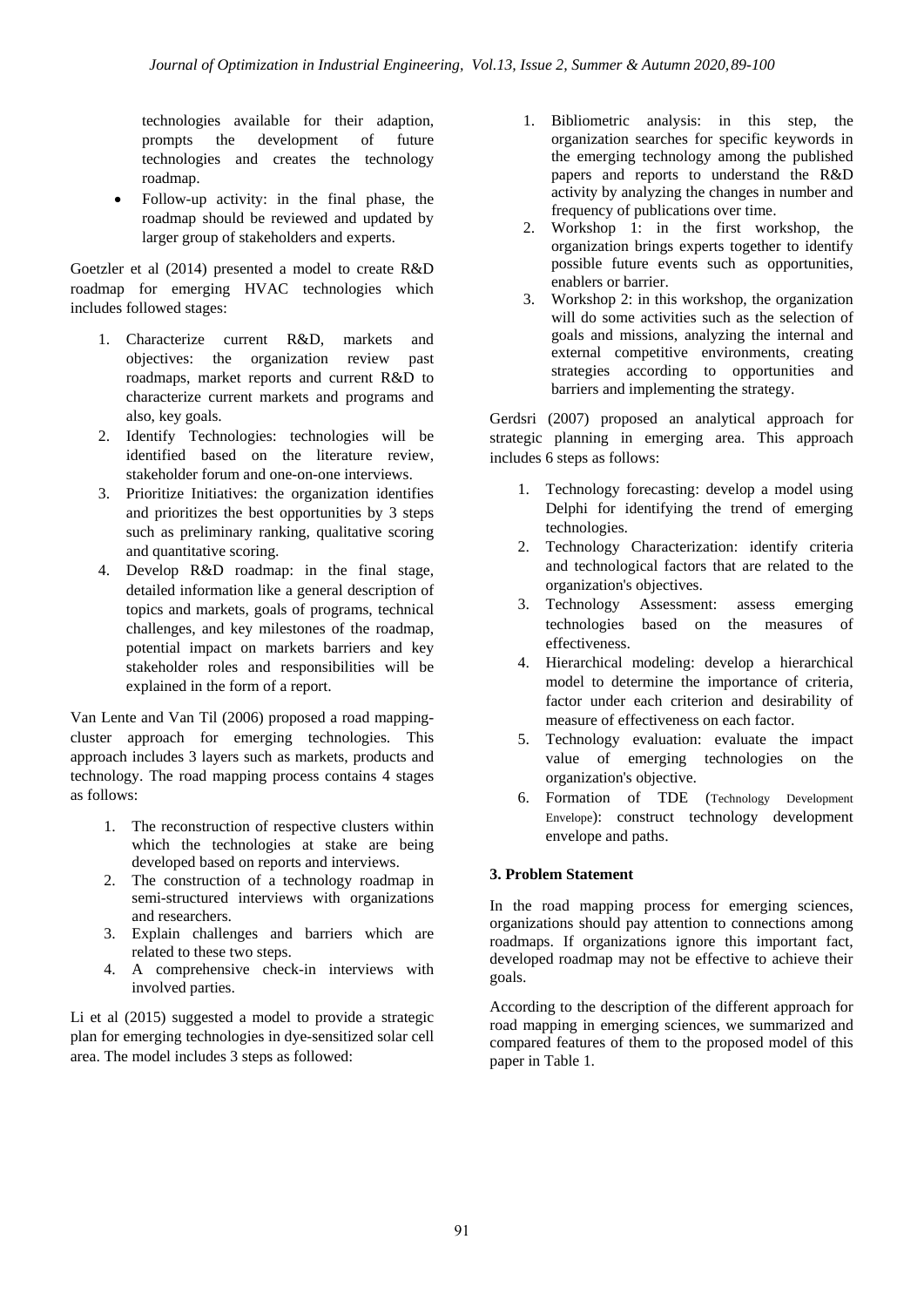| Comparison of previous models and our proposed model |           |                       |         |            |         |          |
|------------------------------------------------------|-----------|-----------------------|---------|------------|---------|----------|
| Model                                                |           | Relationship<br>among |         |            |         |          |
|                                                      | Strategic | Capability            | Product | Technology | Science | roadmaps |
| Marin and Daim (2012)                                |           |                       |         | ☑          | ☑       |          |
| Bessis et al (2011)                                  |           |                       |         | ☑          |         |          |
| Goetzler (2014)                                      |           |                       |         | ۰          | ☑       |          |
| Van Lente and Van Til<br>(2006)                      |           |                       |         | ☑          |         |          |
| Li et al $(2015)$                                    | ☑         |                       |         | ☑          |         |          |
| Gerdsri (2007)                                       |           |                       |         | ☑          |         |          |
| Our proposed model                                   | ☑         | ☑                     | ☑       | ☑          | ☑       | ☑        |

Table 1 Comparison of previous models and our proposed model

# **4. Proposed Model**

Based on all mentioned in previous sections, we propose a model to show connections among roadmaps and suggest appropriate methods for road mapping process which is related to them.

In this matter, based on roadmap features, relations between roadmaps operate on the basis of braid theory which has been studied for nearly 100 years and was created in 1947 by Emil Artin (Chiodo, 2005).

A braid is a set of strings which expand between two parallel planes and every braid will be closed into a knot by joining pairs of endpoints from the bottom and top planes (Berger, 2001).

If we consider roadmaps as planes, we can draw several lines between the planes to point out the connections. For example, we explain some of these connections to prove this important fact as follows:

 Product and strategic roadmap: before making a decision about new products and designing a product roadmap to achieve them, the organization should specify vision, goals and mission which can be provided by the strategic roadmap. This is one of the connections

between these two roadmaps and the other one is the capability roadmap. For more information, products may be needed to provide the required capabilities. Therefore, after determining the characteristics of the strategic roadmap, the organization should recognize required the capabilities and design a roadmap for them. At the final step, the organization can provide a product roadmap based on the capability roadmap (Fig. 1).

- Technology and science roadmap: when the organization designs a technology roadmap, they may need to define research programs to study new technologies. According to the science roadmap's definition, it can be used to explain research programs and their features which means there is a connection between the science and technology roadmaps (Fig. 2)
- Product and technology roadmap: the strongest connection among roadmaps is between the product and technology roadmaps. When the organization decides to produce a new product, it may need new technologies to operate which requires developing a technology roadmap. Therefore, this shows the connection between product and technology roadmap (Fig. 3).



Fig. 1. Connections between strategic and product roadmap based on braid theory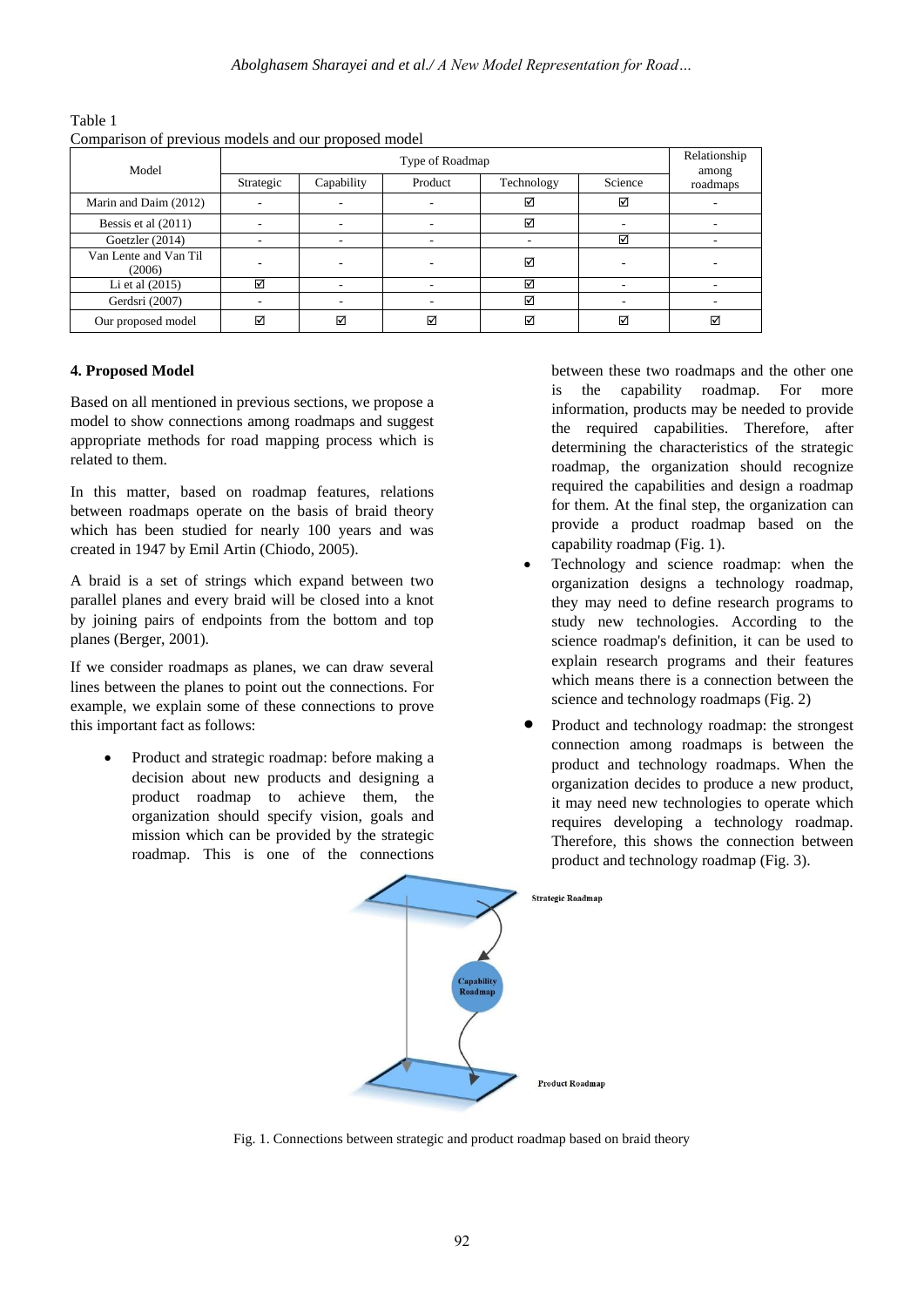

Fig 2. The Connection between technology and science roadmap (Kostoff and Schaller, 2001)



Fig 3. The Connection between technology and product roadmap (Groenveld, 1997)



Fig 4. The Connections among the roadmaps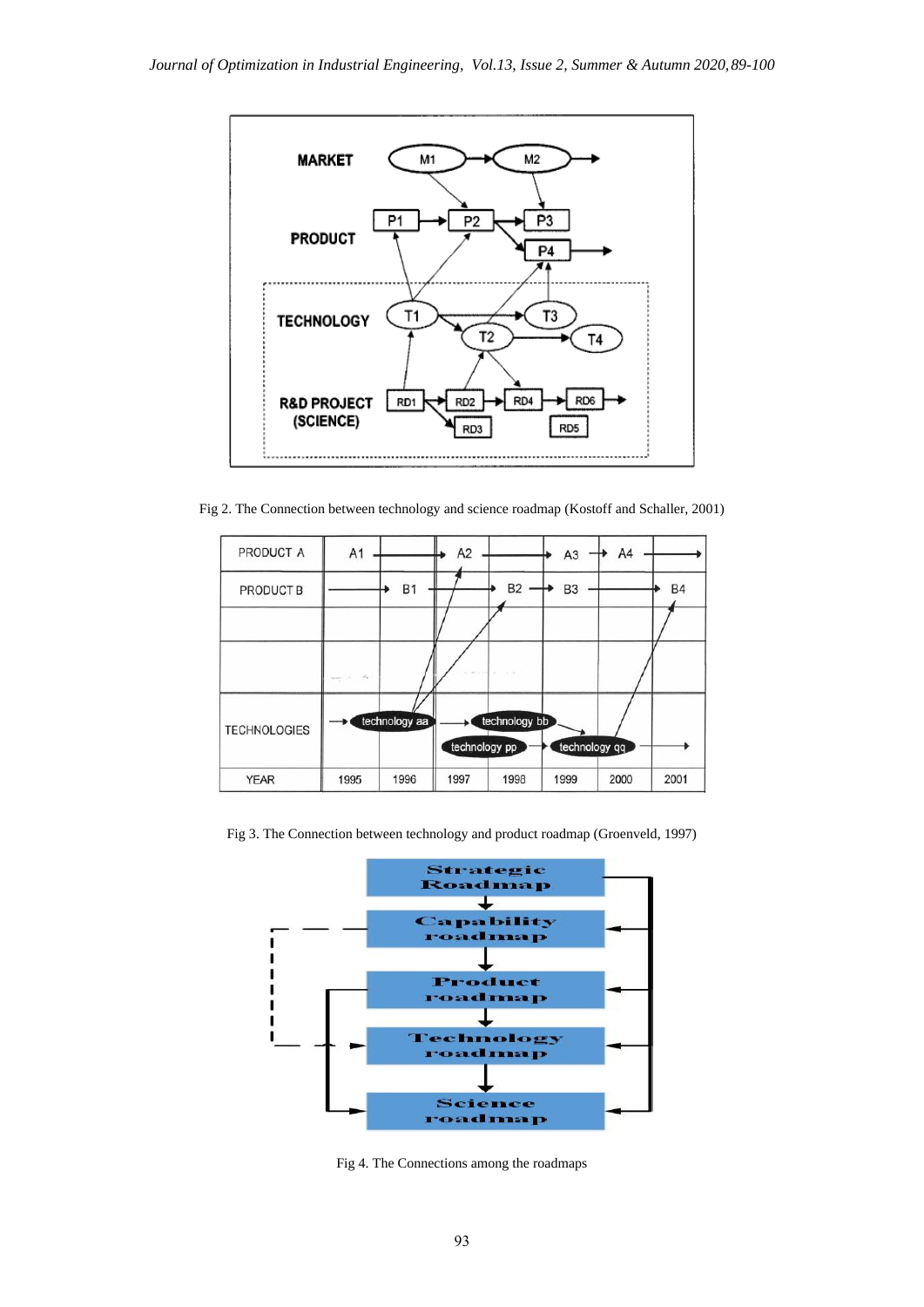Figure 4 shows our proposed model of the connections.Alongside the proposed model of connections, we suggest some appropriate developing methods for each of the roadmaps as follows:

- **Strategic Roadmap**: organizations need to identify vision, strategic goals and mission in emerging sciences. For this roadmap, they can use S-plan method (Phaal, Farrukh and Robert, 2007) that includes 4 workshops. In these workshops, organizations will do followed processes:
	- o Design a strategic vision
	- o Identify and prioritize opportunities
	- o Review high priority opportunities
	- o Determine the required actions to achieve the goals.
- **Capability roadmap**: sometimes, the organization may need to have a plan for improving the capabilities based on strategic roadmap. This roadmap may contain human capability, infrastructures, diverse products, executive processes of organization and etc. for

this roadmap, we can use the Kevin daily (2004) method or model of the UK railway industry (Eagar, Roos and Kolk, 2013) For example, the second method includes the following stages:

- o Study the vision of the organization and identify capability goals.
- o Determine and describe the required capabilities based on capability goals.
- o Define the required activities or enablers to reach the capabilities.
- **Product roadmap:** organizations can use the product as a proper tool to respond to their needs. In this matter, Tanja (2007) proposed a method for designing the product roadmap that includes information such as the features of the product, release time, localization, platforms, and geographical focus of the product for each year and etc. His method contains 5 stages such as capturing features, analyzing features, prioritizing features, roadmap validation and agreement and change management of the roadmap (Fig 5).



Fig 4. Tanja's method for product roadmap (Tanja, 2007)

 **Technology roadmap:** based on product or capability roadmap, organization may need to develop technologies which related to them. For this reason, organizations should provide a technology roadmap. According to wide range of technology's application, there are several

methods for road mapping such as product planning, capability planning, strategic planning and etc. For example, the organization can use the T-plan approach (Phaal, Farrukh and Robert, 2004) in product planning which includes 4 workshops (Fig 6).



Fig 5. T-plan approach for technology roadmap (Phaal, Farrukh and Robert, 2004)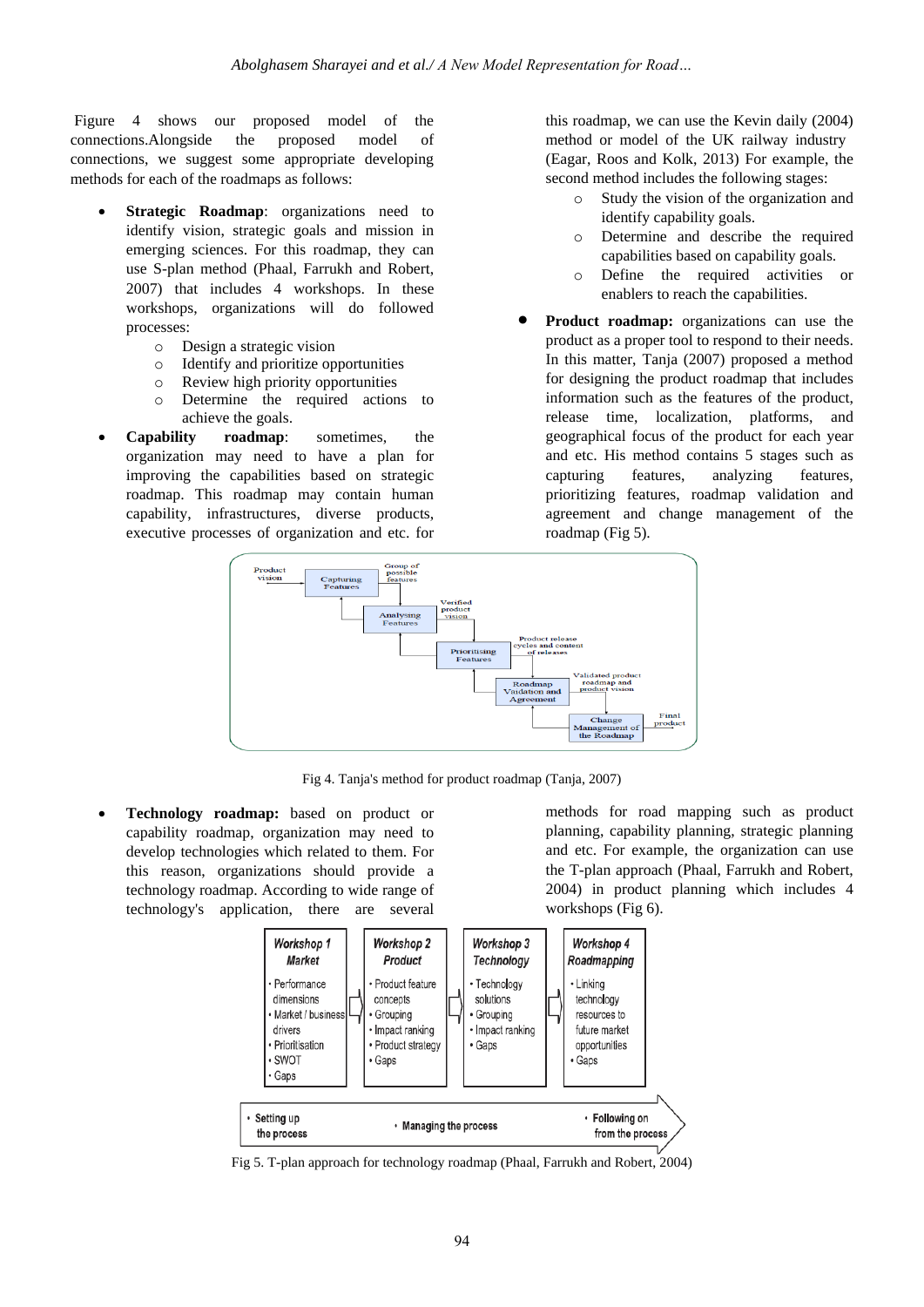- **Science roadmap:** When you plan for new products or technologies, you may need to study different aspects of them such as feasibility, features, requirements, evaluations and etc. for this issues, organization should plan research & development programs which in this area is called "science roadmap". For developing this roadmap, organizations are able to use the agriculture science method with 10 stages. Some of these stages are as follows (Mackenzie et al., 2002):
	- o Identify a leader with commitment and influence at the top of the organization.
	- o Form a small working group to inventory information and solicit names of scientific exports.
	- o Form a task force of 16 to 24 members, with representation that gives diversity and scientific coverage.
	- o Convene the task force to explain the road mapping process and develop the plan of activities.

## **5. The Validation of Model**

The validation of this model was conducted through the Delphi technique. According to Alves et al (2014), the Delphi technique aims to search for consensus opinions of a group of experts about future events. Thus, our conceptual model was validated by consulting selected experts in technology management, analyzing their agreement on the aggregation of the strategies proposed in the conceptual model in the same cluster representing each dimension. Therefore, we first brought together experienced people from universities and industries, and then decided to use the Delphi method with three of rounds to gather best of information. Based on the type of roadmap and the Delphi method, in the first round, we used two forms to identify products (Table 2) and technologies (Table 3). After collecting information, we delivered the first round forms (Table 4) to get ideas of specialists about products (round two). After setting required products, we use the second survey (Table 5) to determine the required technologies for the products which was selected in first survey. At the end, we use table 6 to design a timeline to achieve technologies based on TRL (Technology Readiness Level) and identify tools

and resources we need to execute the roadmap (round three).

#### **6. Implementation Instructions**

In this section, we propose our road mapping instructions which contains all types of the required roadmap for emerging sciences. This instruction includes the 5 following steps:

## 1. **Introduction (strategic roadmap)**

In the first step, we define visions and goals and missions to achieve them at a high-level of timeline.

- o Introduction of emerging science (history of the subject, previous activities in the world and etc.)
- o A Vision of the area
- o Application of the area to resolve the country's needs (determination of focus area)
- o Representing approaches to achieve the vision(missions)

#### 2. **Focus areas (capability roadmap)**

In this step, we describe focus areas of field and the capabilities we need to improve. Then, we design programs to move from current situation to favorable situation.

- o Introduction of Focus areas (describe capabilities in focus area)
- o Application of the focus areas to resolve country needs (required capabilities)
- o Goals of the focus areas based on the vision (favorable situations in required capabilities)
- o The Current state of the focus areas in the country (current situations in required capabilities)
- o The Requirement of the Focus areas for achieving the goals.
- 3. **Product identification**

In this step, we can use Table 2 as a product sheet to explain the products.

4. **Technology introduction**

In this step, we can use Table 3 as a Technology sheet to explain the technologies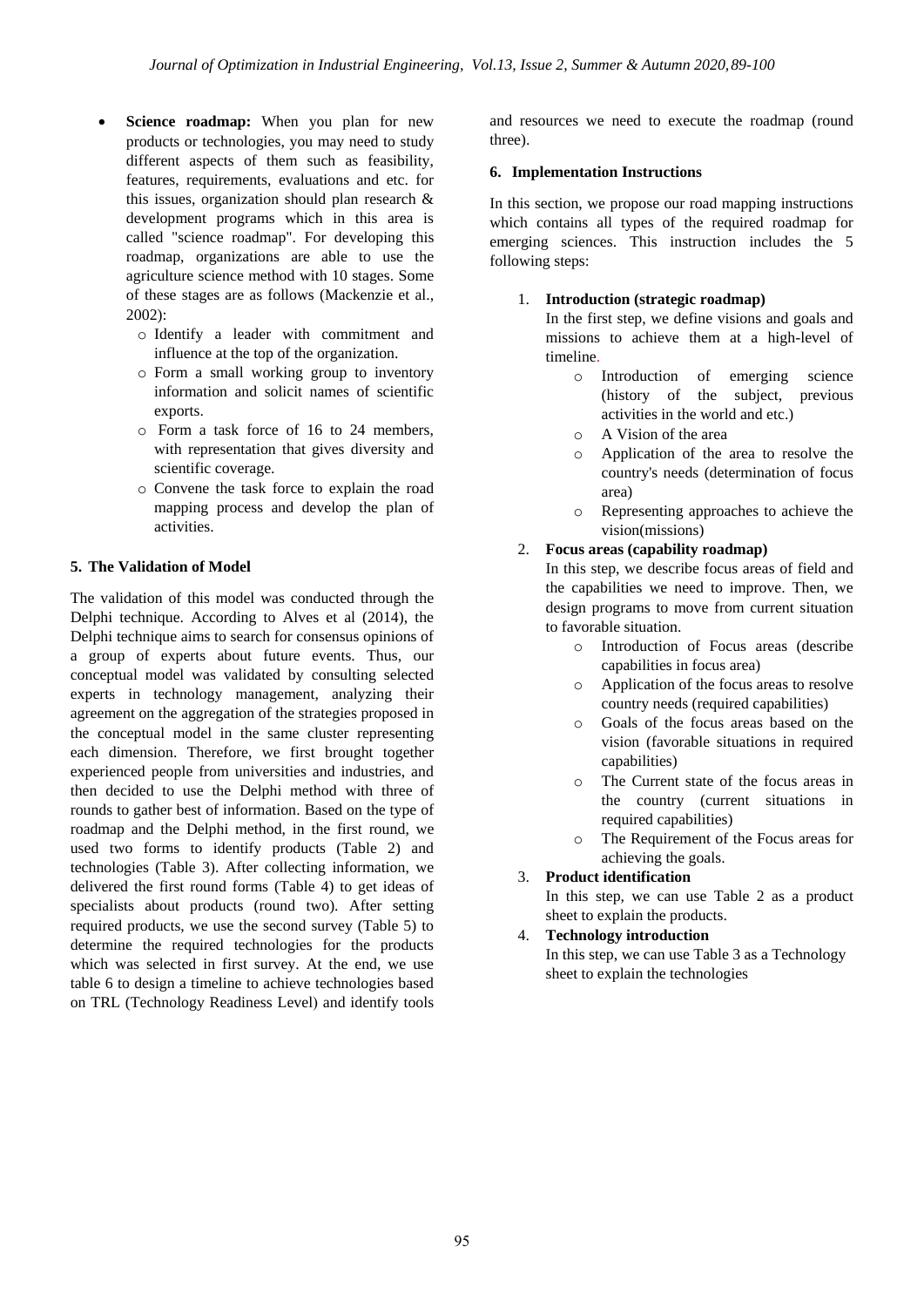#### *Abolghasem Sharayei and et al./ A New Model Representation for Road…*

Table 2

| Product Identification     |  |  |                 |  |  |  |  |  |  |
|----------------------------|--|--|-----------------|--|--|--|--|--|--|
| Product name:              |  |  | Product ID: QPC |  |  |  |  |  |  |
| Country:                   |  |  | Year:           |  |  |  |  |  |  |
| Approach (s):              |  |  |                 |  |  |  |  |  |  |
| Product Introduction:      |  |  |                 |  |  |  |  |  |  |
|                            |  |  |                 |  |  |  |  |  |  |
|                            |  |  |                 |  |  |  |  |  |  |
| Related product (s)        |  |  |                 |  |  |  |  |  |  |
| Predecessor:               |  |  | Successor:      |  |  |  |  |  |  |
|                            |  |  |                 |  |  |  |  |  |  |
| Product Characteristic (s) |  |  |                 |  |  |  |  |  |  |
|                            |  |  |                 |  |  |  |  |  |  |
|                            |  |  |                 |  |  |  |  |  |  |
|                            |  |  |                 |  |  |  |  |  |  |
| Application (s):           |  |  |                 |  |  |  |  |  |  |
|                            |  |  |                 |  |  |  |  |  |  |
|                            |  |  |                 |  |  |  |  |  |  |
|                            |  |  |                 |  |  |  |  |  |  |

Table 3

| Year:<br>Successor: | Technology name:              | Technology ID: QTC |  |  |  |  |  |
|---------------------|-------------------------------|--------------------|--|--|--|--|--|
|                     | Country                       |                    |  |  |  |  |  |
|                     | Approach (s):                 |                    |  |  |  |  |  |
|                     | Technology Introduction:      |                    |  |  |  |  |  |
|                     |                               |                    |  |  |  |  |  |
|                     | <b>Related Technologies</b>   |                    |  |  |  |  |  |
|                     | Predecessor:                  |                    |  |  |  |  |  |
|                     |                               |                    |  |  |  |  |  |
|                     |                               |                    |  |  |  |  |  |
|                     | Technology Characteristic (s) |                    |  |  |  |  |  |
|                     |                               |                    |  |  |  |  |  |
|                     |                               |                    |  |  |  |  |  |
|                     |                               |                    |  |  |  |  |  |

## **7. Surveys**

We designed 3 surveys to recognize the needs and resources of the country, demanded products, the relationship among products and

technologies and then, set a schedule to achieve technologies and products. For this reason, we designed 3 surveys as follows:

Table 4

Product selection and country's needs

| <b>First survey</b>                                                                               |                                                                    |  |  |  |  |  |  |  |  |
|---------------------------------------------------------------------------------------------------|--------------------------------------------------------------------|--|--|--|--|--|--|--|--|
| <b>Question 1:</b> Country's Current state in Focus area                                          |                                                                    |  |  |  |  |  |  |  |  |
| Needs (Country's needs that can be resolved by the area) and prioritize them on scale of 1 to 10: |                                                                    |  |  |  |  |  |  |  |  |
|                                                                                                   |                                                                    |  |  |  |  |  |  |  |  |
|                                                                                                   | Requirements for developing in the area:                           |  |  |  |  |  |  |  |  |
|                                                                                                   |                                                                    |  |  |  |  |  |  |  |  |
| <b>Question 2:</b> selecting required products based on information from stage 3 and question 1   |                                                                    |  |  |  |  |  |  |  |  |
|                                                                                                   | Products                                                           |  |  |  |  |  |  |  |  |
|                                                                                                   | OPC002<br>OPC006<br>OPC007<br>OPC001<br>OPC003<br>OPC004<br>OPC005 |  |  |  |  |  |  |  |  |
| Y/N                                                                                               |                                                                    |  |  |  |  |  |  |  |  |
| Priority                                                                                          |                                                                    |  |  |  |  |  |  |  |  |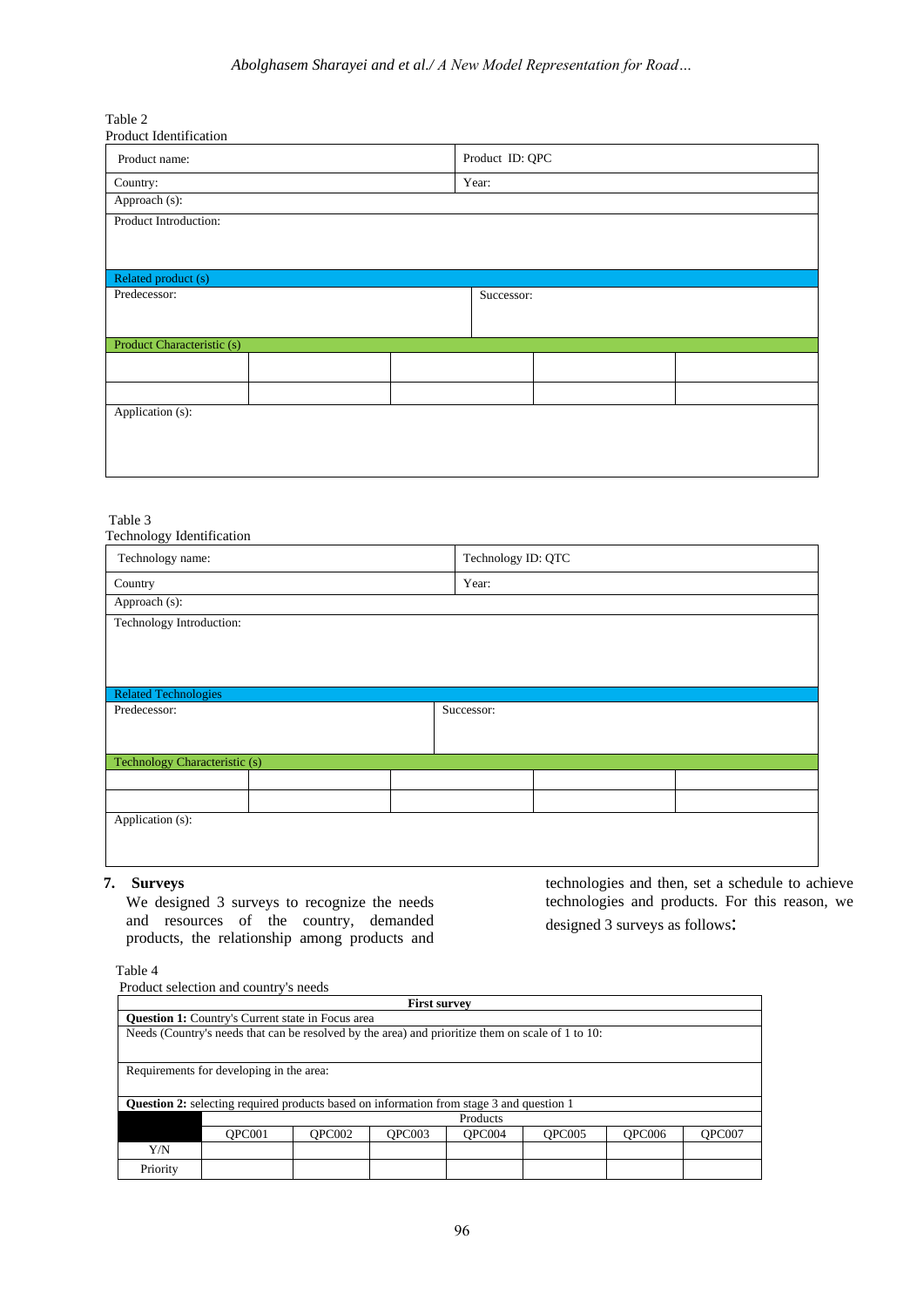Table 5

Products and technologies relationships

|        |        | <b>Technologies</b> |        |        |        |        |        |  |  |  |
|--------|--------|---------------------|--------|--------|--------|--------|--------|--|--|--|
|        |        | OTC001              | OTC002 | OTC003 | OTC004 | OTC005 | QTC006 |  |  |  |
| S<br>⊶ | OPC001 |                     |        |        |        |        |        |  |  |  |
|        | OPC002 |                     |        |        |        |        |        |  |  |  |
|        | OPC003 |                     |        |        |        |        |        |  |  |  |
|        | OPC004 |                     |        |        |        |        |        |  |  |  |

Table 6

Scheduling products and technologies

|             | ັ                                                                                       | Technology | <b>Current TRL</b> |                |                                                                                | Scheduling to achieve technologies |         | Scheduling to achieve                                  |
|-------------|-----------------------------------------------------------------------------------------|------------|--------------------|----------------|--------------------------------------------------------------------------------|------------------------------------|---------|--------------------------------------------------------|
|             |                                                                                         |            |                    | $TRL=3$        |                                                                                | $TRL=6$                            | $TRL=9$ | Products                                               |
|             | ರಿರಿ ಕ                                                                                  | OTC001     |                    |                |                                                                                |                                    |         |                                                        |
| Products    |                                                                                         | OTC002     |                    |                |                                                                                |                                    |         |                                                        |
|             |                                                                                         | OTC003     |                    |                |                                                                                |                                    |         |                                                        |
|             | $82^{\circ}$                                                                            | OTC004     |                    |                |                                                                                |                                    |         |                                                        |
|             | <b>TRL Levels</b>                                                                       |            |                    |                |                                                                                |                                    |         |                                                        |
|             | Basic principles observed and reported                                                  |            |                    | 2              | Technology concept and/or application formulated                               |                                    |         |                                                        |
| 3           | Analytical and experimental critical function and/or<br>characteristic proof of concept |            |                    | $\overline{4}$ | Component and/or breadboard validation in laboratory<br>environment            |                                    |         |                                                        |
| 5           | Component and/or breadboard validation in relevant<br>environment                       |            |                    | 6              | System/subsystem model or prototype demonstration in a<br>relevant environment |                                    |         |                                                        |
| 7           | System prototype demonstration in an operational environment                            |            |                    | 8              |                                                                                | demonstration                      |         | Actual system completed and qualified through test and |
| $\mathbf Q$ | The actual system has been proven through successful mission<br>operations              |            |                    |                |                                                                                |                                    |         |                                                        |

#### **8. Case Study: Roadmap of Quantum Computing**

In this section, we represented our implementation method for roadmap of quantum computing in detail as follows:

- 1. Based on figure 4, in the first step, the organization needs to build a strategic roadmap. According to this, we settled several meetings with high-level managers of related industries and universities. After hours of discussion in these meetings, they defined visions, goals and missions about the quantum computing area.
- 2. In step 2, we collected information about the quantum computing such as focus areas, capabilities, product and technologies and summarized it in the form of table 2 and 3.
- 3. After collecting information, we presented them to experts and gave them survey 1 (Table 4) for taking their ideas about the country's needs and products selection based on those needs. We executed this step in 3 rounds to achieve better results.
- 4. After survey1, we used survey 2 (Table 5) to determine the required technologies for products which had been selected in step 3. We repeated this step for 3 times like step 3 with the help of specialists.
- 5. At the final step, experts completed survey 3(Table 6) to set a timeline for achieving technologies and products. Like steps 3 and 4, we repeated this step for 3 times to schedule an appropriate executive plan.

## *8.1. Part of the designed roadmap of quantum computing*

In this section, we publish a part of the roadmap which has been designed based on the implementation method.

## **1. Step one:**

Quantum physics was born in the early 1900s. Quantum mechanics is known as quantum physics developed over many decades. It is the exclusive theory that defines the behaviors of the [subatomic particles.](https://en.wikipedia.org/wiki/Subatomic_particle) the Application of quantum mechanics has been involved in many technologies such as [magnetic resonance imaging,](https://en.wikipedia.org/wiki/Magnetic_Resonance_Imaging) [lasers](https://en.wikipedia.org/wiki/Laser), the [transistor,](https://en.wikipedia.org/wiki/Transistor) the [electron microscope,](https://en.wikipedia.org/wiki/Electron_microscope) super fluid helium and superconductors. Furthermore, quantum mechanics has appeared in special subjects of the new age which are introduced as follows: computing, communications, defense, energy, biomedical which are related to emerging science. Quantum computing comprises classical information theory, computer science, and quantum physics. According to the explanations given before and available topics in the working group, key applications, target products, key technologies and requirements are recognized as four layers of the roadmap.

## **Step 2: Key applications**

- Cryptography
- Quantum simulation
- Quantum teleportation
- Artificial intelligence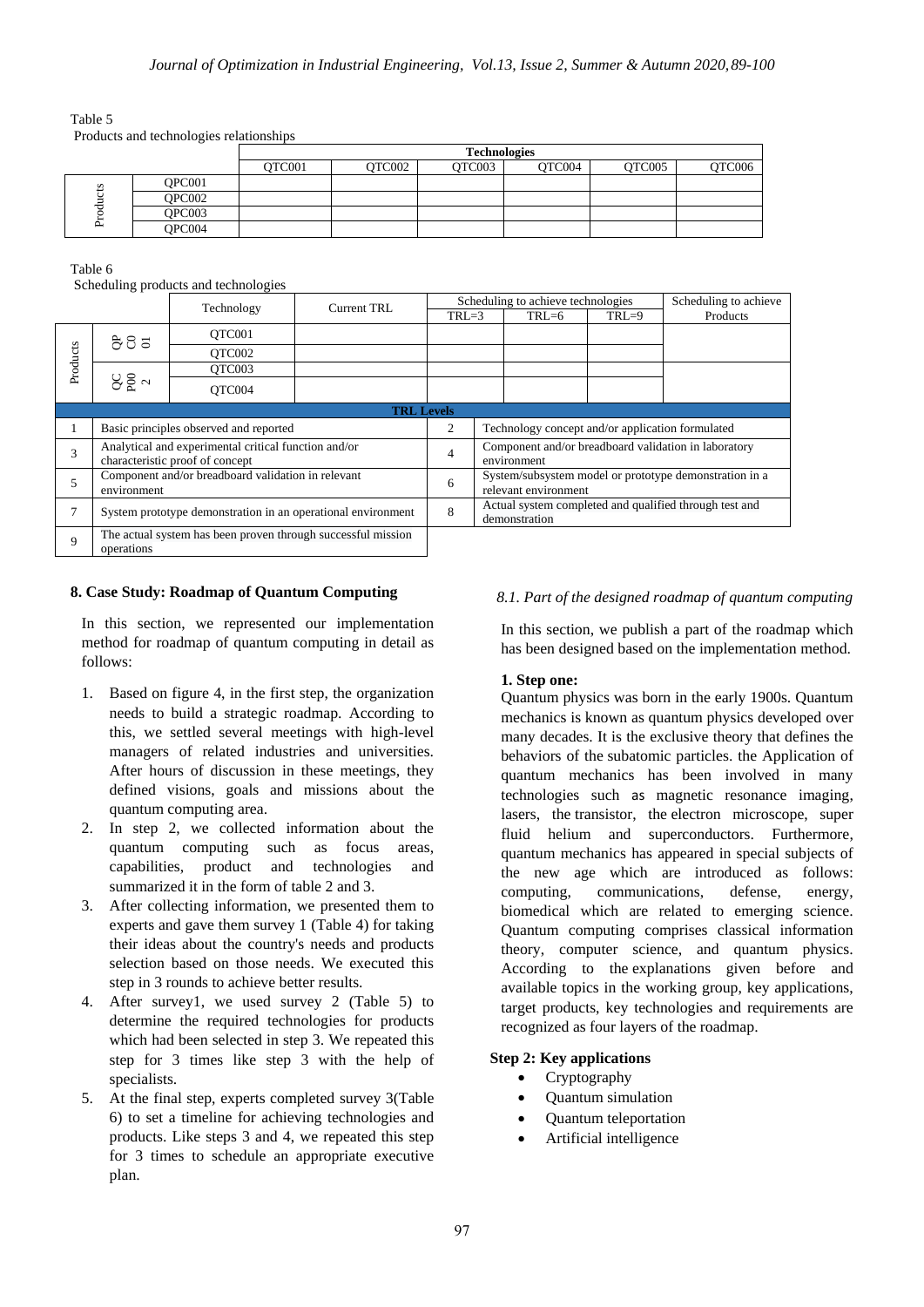# **Step 3. Target products**

- Qubits: A quantum system basically is used to define a bit, as a result the system is called quantum bit, or just "qubit". A single qubit consists of 2 states as a natural binary digit or "bit" that is comparable to the "spin" of an electron. The possible values of spin are "spin up" or  $|\uparrow$  and, "spin-down" or  $|\downarrow$ . It is noted that the elementary unit of quantum information is the qubit (Steane, 1998).
- Gates: Gates or quantum 'logic gates' are basic unitary operations on a small number of [qubits.](https://en.wikipedia.org/wiki/Qubit) In other words, considering the [quantum circuit](https://en.wikipedia.org/wiki/Quantum_circuit) model, gates are simple [quantum circuit](https://en.wikipedia.org/wiki/Quantum_circuit) operating on [qubits](https://en.wikipedia.org/wiki/Qubit) (Nielsen and Chuang, 2010)
- Algorithms: algorithms or quantum algorithms are mostly used to run on model of quantum computation. The commonly used model of quantum computation is the circuit model. Over the years, many efforts have been made to build scalable quantum computers using quantum circuits. Shor's algorithms (1994) were the first breakthrough in the area of quantum algorithms.
- Memories: This option has key role in quantum information processing applications such as quantum repeaters (Kimble, 2008; Briegel et al., 1998), quantum networks (Sangouard et al., 2011) and linear optics quantum computing (Knill, Laflamme and Milburn, 2001)

## **Step 4. Key technologies**

It has been demonstrated that quantum entanglement is applied in many applications like quantum cryptography, quantum teleportation, and quantum dense coding (Kok et al., 2007) .Quantum dots are semiconductor particles which can be used for quantum computing (Filikhin et al., 2012).

The advantage of a quantum computer is applying the principles of quantum mechanics to process and solve

Table 7

Target products and their key technologies

|                     |                                        | <b>Target Products</b> |       |            |                 |  |  |  |  |
|---------------------|----------------------------------------|------------------------|-------|------------|-----------------|--|--|--|--|
|                     |                                        | Qubits                 | Gates | Algorithms | <b>Memories</b> |  |  |  |  |
|                     | Quantum entanglement                   | ☑                      |       |            |                 |  |  |  |  |
|                     | Nano-Structures and Quantum dots       | ☑                      |       |            |                 |  |  |  |  |
|                     | Ion trapping and cooling               | ☑                      | ☑     |            |                 |  |  |  |  |
| Key<br>Technologies | Semiconductors and solid-state physics | ☑                      |       |            | ☑               |  |  |  |  |
|                     | <b>Superconductors</b>                 |                        |       |            | ☑               |  |  |  |  |
|                     | Error corrections                      |                        | ⊠     | ☑          | ☑               |  |  |  |  |

#### **Step5. Requirements**

Eventually, to fill the last layer of the roadmap, we recognized facilities and laboratories which are required for our roadmap. In figure 7, we have presented these requirements and connections between them.

mathematical problems faster than common digital computers. Until now the forty qubits small quantum computer could solve quantum mechanical problems that are difficult for current computers. In 1989, David Deutsch realized the supremacy of quantum mechanical methods rather than classic methods to solve problems. Quantum computation has had rapid development in recent years. Peter Shor discovered a quantum algorithm that had the ability to factor large numbers, faster than today's classical algorithms Ignacio Cirac and Peter Zoller found the capability of a physical system to implement on such quantum algorithms: single trapped ions were considered to transport the quantum information, which are manipulated with focused laser beams. David Wineland's group at the National Institute of Standards and Technology indicated the other ion-trap quantum computer. Liquid-state nuclear magnetic resonance was used to reveal a quantum algorithm. There were many new interesting implications were found. The discovery of quantum error correction protocols by Steane and Shor for quantum computation was the most related implication (Filikhin et al., 2012). Generally, we can indicate:

- Quantum states are used to allow the secure transmission of classical information (quantum cryptography)
- Quantum entanglement is used to allow reliable transmission of quantum states (teleportation),
- The feasibility of maintaining quantum coherence in the presence of irreversible noise processes (quantum error correction),
- Controlled quantum evolution is used for efficient computation (quantum computation).
- The common and important theme of all these options is the use of quantum entanglement as a computational resource (Życzkowski et al., 2001)

In Table 7, we have showed connections between target products and key technologies which they need.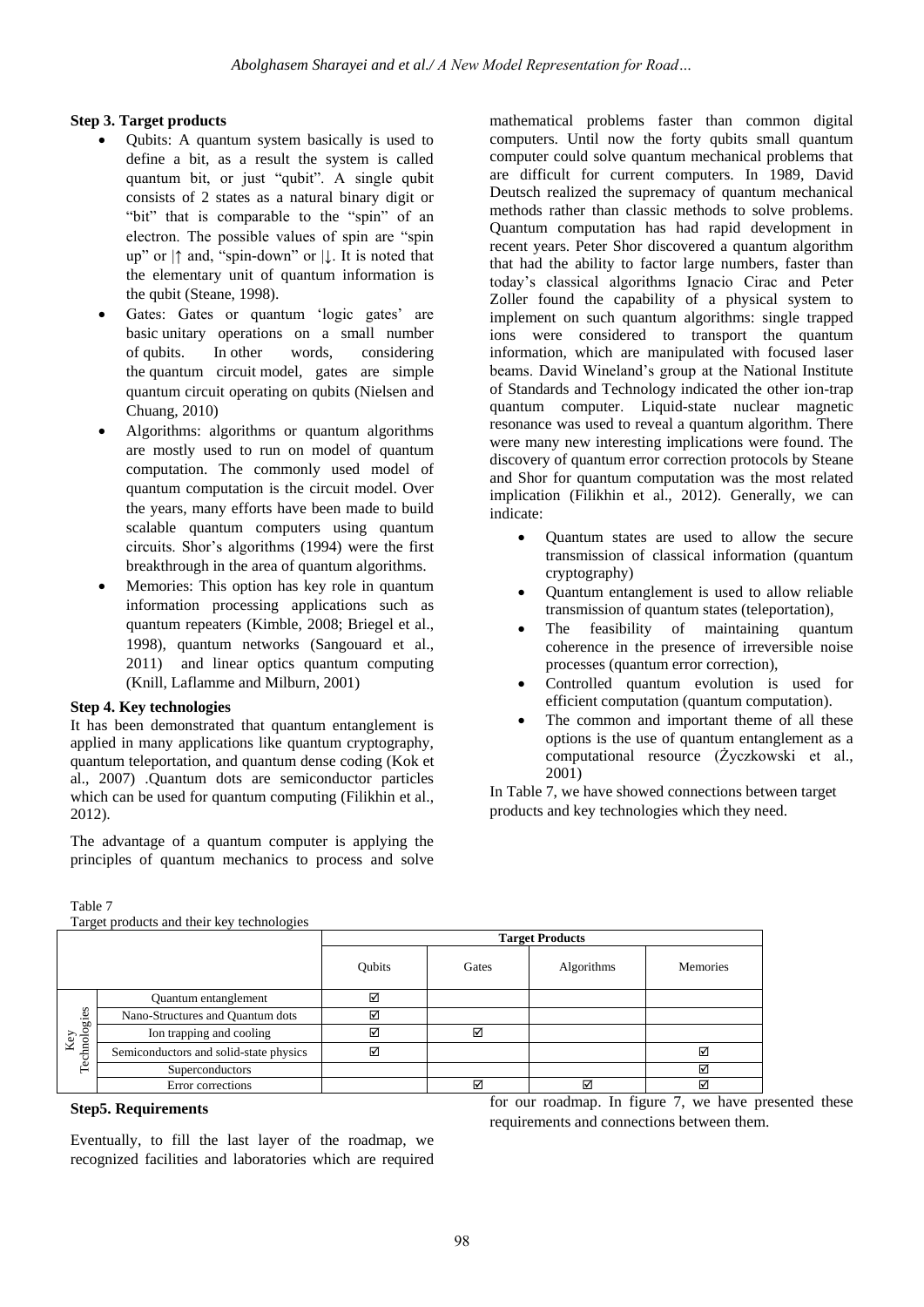

Fig 6. Requirements

#### **9. Conclusions**

Based on many reasons such as competitive markets and increasing financial profits, research & development (R&D) department has gained a huge role in organizations. The most important task of this department is to help the organization to become known as a pioneer in markets. In this matter, we developed a model that focus on emerging technologies & sciences and design the right roadmap for them to achieve its own goals such as most market share. But to design an appropriate roadmap for emerging sciences and prevent waste of resources (financial and staff), organizations need to identify types of roadmaps, relations amongst them and methods to provide them. Therefore, in this paper, we firstly introduced various types of roadmaps and processes to design them. Then, based on the braid theory and organization's need, we proposed a model of connections among the roadmaps. In the third stage, for validating our model, we illustrated and implemented a road mapping instruction and required forms to design a technology roadmap for quantum computing as an emerging science.

#### **References**

- Albright, R.E., &Kappel, T.A. (2003). Road mapping in the corporation*. Research-Technology Management*, 46 (2): 31-40.
- Alves,W., Colombo,C.R.,Portela ,C,R., Ferreira1,P., & Dália,R. (2014). *Proceding of the 2nd International Conference on Project Evaluation* , portugal,196-202
- Berger, M. A. (2001). Topological invariants in braid theory. *Letters in Mathematical Physics*, 55 (3): 181- 192.
- Briegel, H. J., Dur, W., & Cirac, J.I. (1998). Quantum repeaters: the role of imperfect local operations in

quantum communication. *Physical Review Letters*, 81 (26): 5932- 5935.

- Bessis, N., Asimakopoulou, E., & Xhafa, F. (2011). A next generation emerging technologies roadmap for enabling collective computational intelligence in disaster management. *International Journal of Space-Based and Situated Computing*, 1 (1): 76-85.
- Chiodo, M. (2005). An introduction to braid theory*. Msc Thesis, University of Melbourne*.
- Eagar, R., Roos, D., & Kolk, M. (2013). Capability Road mapping – developing the means to an end. *Arthur D. Little Prism*, (2): 30-45.
- Filikhin, I., Matinyan, S. G., & Vlahovic, B. (2012). Quantum mechanics of semiconductor quantum dots and rings .*Intechopen*. London.
- Garcia, M. L., & Bray, O. H. (1997). Fundamentals of technology roadmapping (No. SAND-97-0665). *Sandia National Labs., Albuquerque*, United States.
- Gerdsri, N. (2007). An analytical approach to building a technology development envelope (TDE) for roadmapping of emerging technologies. *International Journal of Innovation and Technology Management*, 4 (02): 121-135.
- Goetzler, W., Guernsey, M., & Young, J. (2014). Research & development roadmap for emerging HVAC technologies. *Department of Energy,* United states.
- Goldstein, J. (1999). Emergence as a construct: History and issues. *Emergence*, 1 (1): 49-72.
- Groenveld, P. (1997). Roadmapping integrates business and technology. *Research-Technology Management*, 40 (5):.48-55.
- Kimble, H. J. (2008). The quantum internet. *Nature*, 453 (7198): 1023-1030.
- Knill, E., Laflamme, R., & Milburn, G. J. (2001). A scheme for efficient quantum computation with linear optics*. Nature*, 409(6816): 46-52.